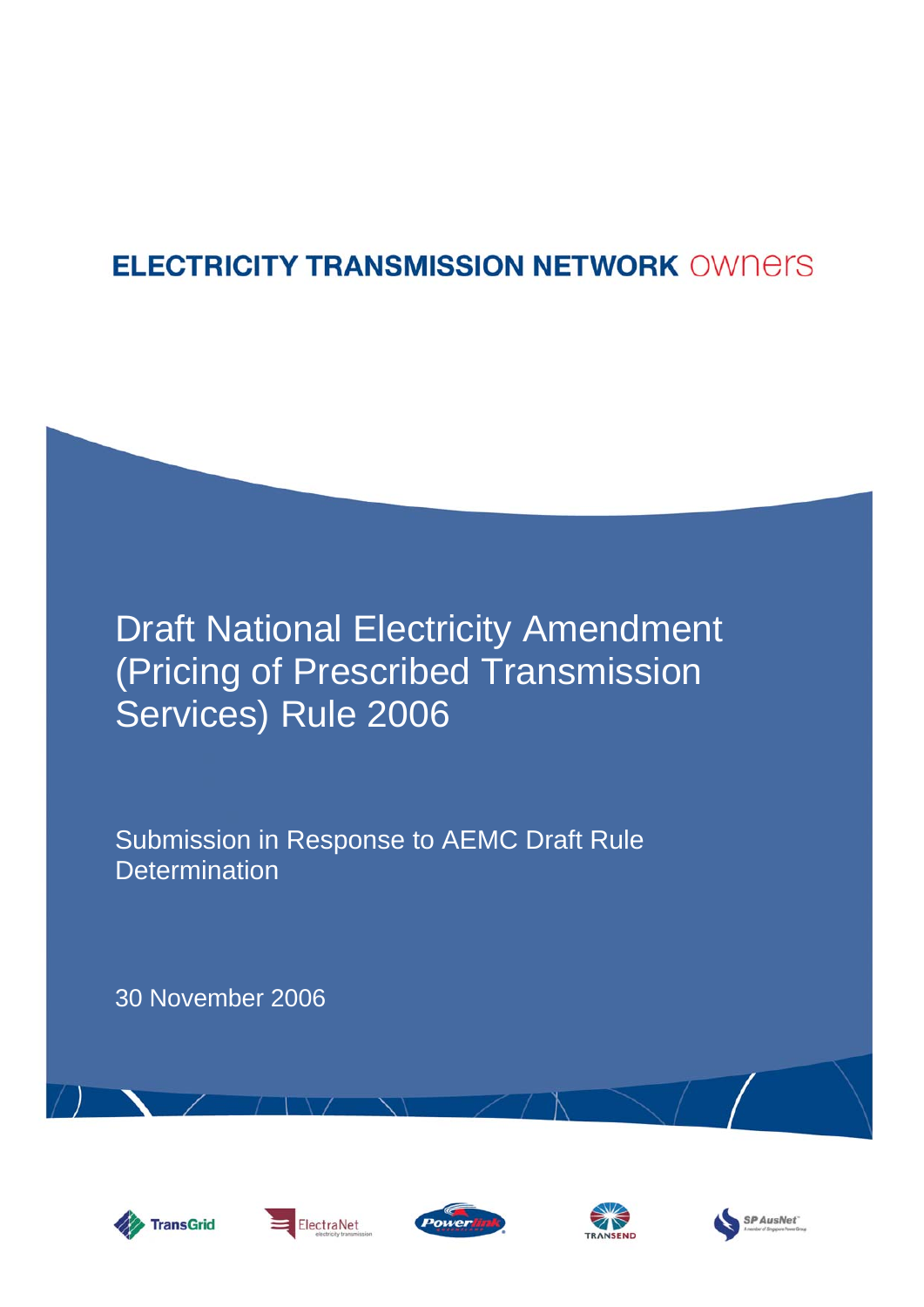#### **Draft Prescribed Transmission Services Pricing Rule 2006**

#### **ETNOF Response to AEMC Draft Rule Determination**

#### **1. Introduction**

The AEMC ("the Commission") has recently published the Draft National Electricity Amendment (Pricing of Prescribed Transmission Services) Rule 2006 and an accompanying Draft Pricing Determination. The Draft Pricing Rule and Determination follows the release in August 2006 of a Proposed Pricing Rule, and a subsequent consultation process. The Electricity Transmission Network Owners Forum ("ETNOF")<sup>[1](#page-1-0)</sup> welcomes the opportunity to comment on the Commission's Draft Pricing Rule.

Following the publication of the Draft Pricing Rule, ETNOF representatives met with Commission staff on 27 November 2006 to raise a number of important issues regarding the interpretation of the Draft Pricing Rule. In light of this meeting, and the limited time available to the Commission to consider further amendments to the Draft Pricing Rule, this submission focuses only on the key issues from ETNOF's perspective.

ETNOF has engaged Gilbert & Tobin to provide advice on matters relating to the drafting of the Draft Pricing Rule. Gilbert & Tobin's advice is provided as an attachment to this submission.

#### **2. ETNOF's Key Issues**

#### **2.1 Price levels**

ETNOF notes that the Commission's Draft Pricing Determination (page 38) recognised that the Draft Pricing Rule would produce a wealth transfer from existing loads to generators. Provisional analysis indicates that this wealth transfer may result in an increase of more than 10% in the transmission charges paid by some large customers.

The rebalancing of charges is caused principally by:

- The Commission's preference to deduct inter-regional and intra-regional settlements residues from the AARR, rather than continuing with the current pricing arrangements; and
- The Commission's approach to cost allocation, which is likely to reclassify some connection assets as transmission use of system assets.

ETNOF wishes to ensure that the Commission is aware of the likely impact that its Draft Pricing Rule could have on particular customers and customer groups. In this regard, ETNOF would be pleased to provide further details of its analysis to the Commission on a confidential basis if the Commission would find this useful.

#### **2.2 Revenue recovery**

The Draft Pricing Rule should contain a provision which confirms that every portion of the AARR must be allocated to a service category. Without such a provision, the Draft Pricing

<span id="page-1-0"></span> $\frac{1}{1}$  ETNOF members are: ElectraNet Pty Limited, Powerlink Queensland, SP AusNet, Transend Networks and TransGrid.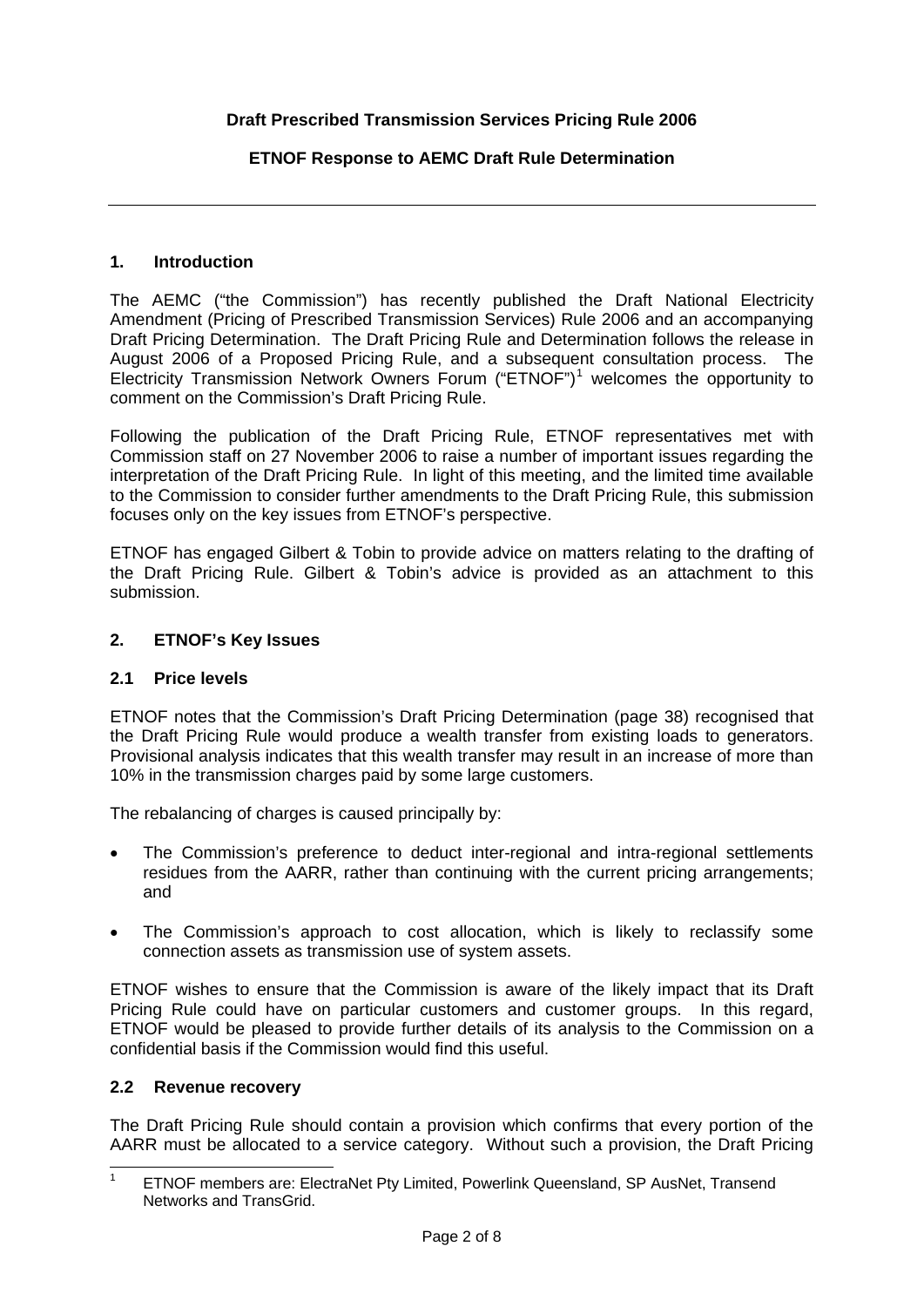<span id="page-2-0"></span>Rule does not provide TNSPs with sufficient protection that the Pricing Rule will in fact allow the TNSP to fully recover its AARR.

For example, the Draft Pricing Rule does not allow for the recovery of any shortfall which may result from the application of the 2% side constraint (rule 6A.24.4(f)). The inclusion of a provision that explicitly entitles a TNSP to recover the whole of its AARR would reduce the risk of this type of unintended consequence.

Gilbert & Tobin has provided suggested drafting that would address the matter noted above.

#### **2.3 Directly attributable on a causation basis**

ETNOF is concerned that applying the concept of *directly attributing costs on a causation basis* (as required by clauses 6A.22.4 and 6A.22.5) may create serious practical difficulties. ETNOF is also concerned that the cost allocation process in the Draft Pricing Rule should properly reflect the negotiated connection prices that are contemplated in clause 11.6.3.

In light of ETNOF's discussions with the Commission's staff, section 3 of this submission sets out ETNOF's understanding of how the Draft Pricing Rule is intended to operate. ETNOF is seeking confirmation from the Commission that ETNOF's interpretation is correct or, alternatively, to have those matters that ETNOF may have misinterpreted clarified.

#### **2.4 Treatment of existing connection agreements**

In its earlier "Pricing Rule Proposal Report" the Commission explained that the cost allocation process in the Pricing Rule is not intended to apply to connection services where the connection agreement sets the price for these services<sup>[2](#page-2-0)</sup>:

*"Finally, the Commission highlights that where pricing for Prescribed Entry and Exit Services is currently determined under the terms of connection agreements entered into on or before 24 August 2006, these Rules do not apply"* 

The Pricing Rule Proposal gave effect to the Commission's proposed approach through rule 6A.33. ETNOF notes that the Commission's Draft Pricing Determination made the following comments in response to a concern raised by Hydro Tasmania in relation to the calculation of connection charges:

*"Regarding comments made by Hydro Tasmania on savings and transitional arrangements, the Commission has come to the view that the originally proposed clause 6A.33 is unnecessary. Where a connection agreement provides for the calculation and determination of prices for entry or exit services, such services will not be prescribed services under [draft] clause 11.5.11[3](#page-2-0) . Therefore, there is no need to 'grandfather' the charging regime for such services. On the other hand, as previously stated, where an entry connection agreement defers the connection charge determination to regulatory arrangements such as the Rules or National Electricity [Code] or is silent on price the arrangements for negotiated Transmission Services will apply with respect to price."* 

Based on the above explanation provided by the Commission, ETNOF understands that:

• the cost allocation process set out in the Draft Pricing Rule does not apply to existing connection services that are not prescribed services (rule 11.6.11); and

 $\frac{1}{2}$ AEMC, Pricing Rule Proposal Report, page 64.

<sup>3</sup> It should be noted that this rule is numbered "11.6.11" in the Final Rule for transmission revenue.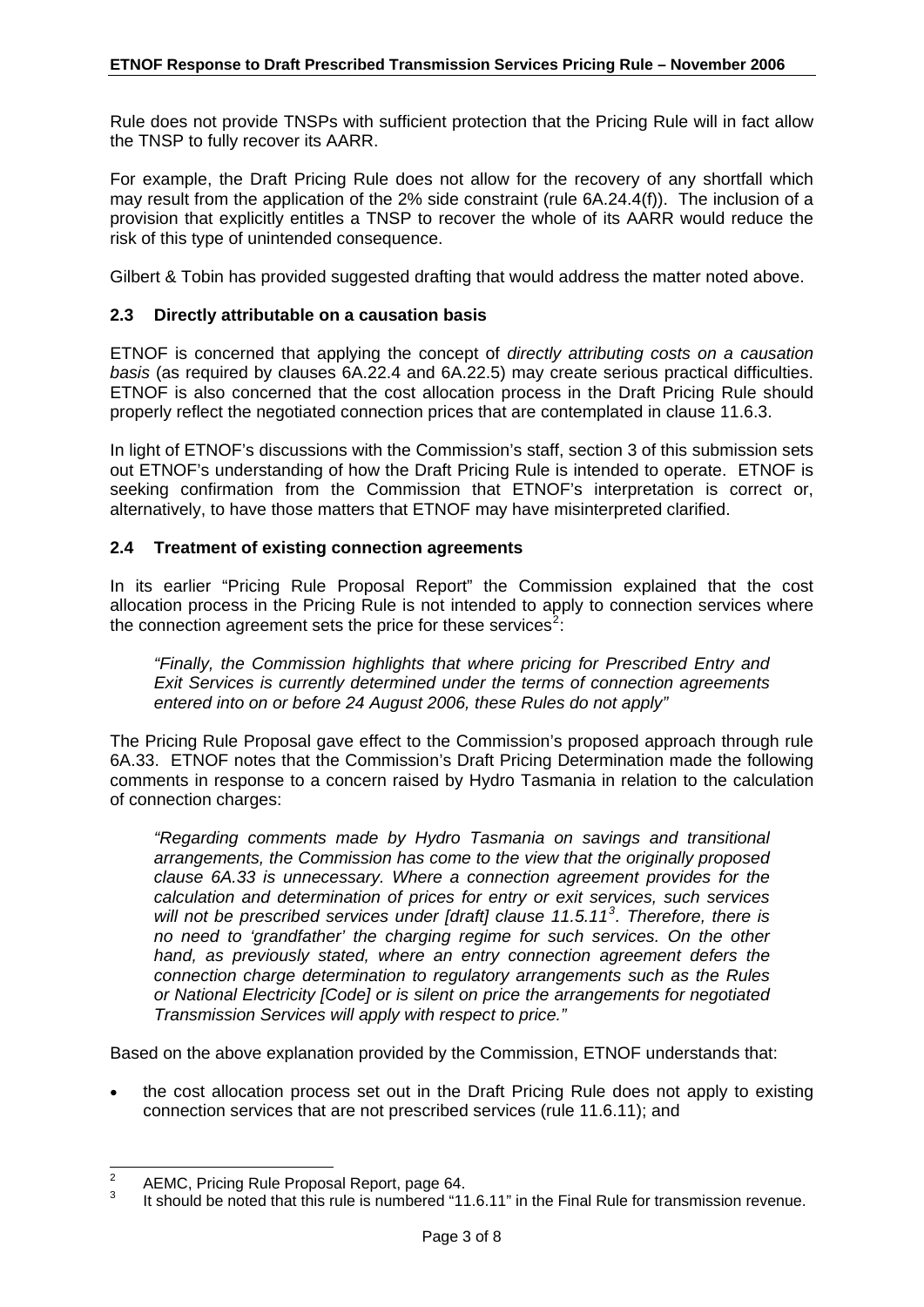a TNSP is able to negotiate in relation to an existing entry connection agreement which makes reference to the connection charge being determined in accordance with the Rules or National Electricity Code (rule 11.6.3).

Whilst this overall approach appears to be reasonable, ETNOF considers that the Commission's intended approach as outlined in its Draft Pricing Determination would best be achieved by amending rule 11.6.3 so that:

- it also applies to exit services for directly connected customers, and therefore provides consistency between the categories of connection services that are subject to 11.6.3 and those that are subject to the negotiating framework; and
- where 11.6.3 applies, the resulting negotiated prices should determine the allocation of the AARR to those connection services. This amendment will ensure that inconsistencies do not arise between the cost allocation process in rules 6A.24.2 and 6A.24.3, and the negotiated outcomes in 11.6.3.

To address this issue, Gilbert & Tobin has proposed drafting changes in the attachment to this submission.

#### **2.5 Side constraints**

ETNOF has previously raised concerns that the application of the 2 per cent side constraint may inappropriately constrain price increases where a customer seeks a material increase in load.

ETNOF has some practical concerns with the application of the 2 per cent side constraint as presently drafted in clause 6A.24.4(f). In particular, the side constraint may not be appropriate in circumstances where the customer requires a significant change to its connection capacity at an existing connection point. ETNOF's view is that the application of the 2 per cent side constraint may result in the existing customer being treated more favourably than a new customer seeking exactly the same service at that connection point.

To address this issue, Gilbert & Tobin has proposed some drafting changes in the attachment to this submission.

#### **2.6 Procedure for approval of pricing methodology**

ETNOF's earlier submission to the Commission's Proposed Pricing Rule included procedures for the approval of the pricing methodology that created timing difficulties. In response to the issues raised by ETNOF, the Commission has suggested that TNSPs could price on the basis of a draft methodology, and adjust prices subsequently to reflect the final approved methodology.

ETNOF notes that the Draft Pricing Rule does not presently allow for draft prices to be set as suggested by the AEMC in its Draft Pricing Determination (on page 63). In addition, in ETNOF's view it would be administratively impractical to retrospectively adjust prices to reflect differences between the draft and final pricing methodologies.

In light of its discussions with Commission staff, ETNOF believes that the Rules should reflect the following approval process:

If the AER's Draft Decision (as required by clause 6A.26.7) is to approve the proposed pricing methodology, prices for the first year of the forthcoming regulatory period should apply the proposed pricing methodology.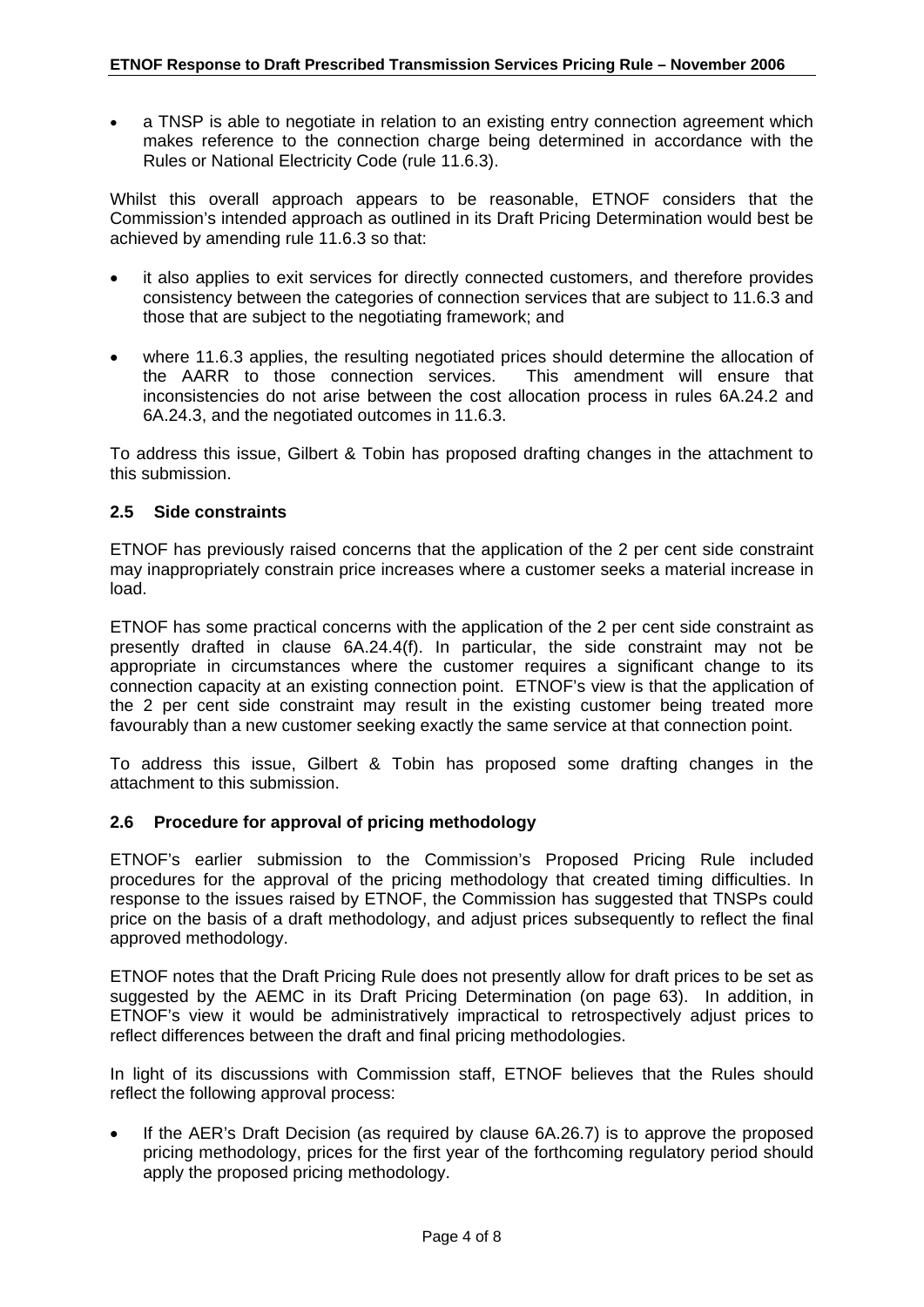If the AER's Draft Decision (as required by clause 6A.26.7) is not to approve the proposed pricing methodology, prices for the first year of the forthcoming regulatory period should apply the pre-existing pricing methodology.

Furthermore, the Pricing Rule should explicitly state that there should be no retrospective adjustments to prices in the first year of the regulatory period as a result of the application of the process outlined above. It is noted that such a provision would be consistent with clause 6A.26.15(b), which states that if the AER amends an existing pricing methodology, the amended methodology applies from the date of that decision for the remainder of the relevant regulatory control period.

To give effect to the approval process described above, Gilbert & Tobin has proposed some drafting changes in the attachment to this submission.

#### **3. ETNOF's understanding of the cost allocation process**

As noted in section 2.3 above, ETNOF believes that it is essential that the concept of *directly attributing costs on a causation basis* (as required by clauses 6A.22.4 and 6A.22.5) can be clearly understood and implemented in practice. This section describes ETNOF's understanding of how the Commission intends the cost allocation process to operate. ETNOF is seeking clarification from the Commission on any matters that ETNOF may have misunderstood or misinterpreted.

In setting out its understanding of the practical application of the cost allocation process, ETNOF has highlighted (in "drafting notes" set out below) areas in which changes may be required to clarify the Draft Pricing Rule.

#### **3.1 Allocation of the AARR to the categories of prescribed transmission services**

ETNOF understands that the requirements of the Draft Pricing Rule are as follows:

- (a) Each TNSP must conduct a desk top exercise to allocate the costs of assets to the categories of prescribed transmission services (rule 6A.22.4).
- (b) The desk top exercise should be conducted as at 24 August 2006 (rule 11.6.2). The exercise should identify "which assets are required to provide each category of prescribed transmission service" (as discussed with Commission staff).

**Drafting note 1:** It is not clear why 24 August 2006 is the most appropriate date. For example, Transend will not be required to submit its pricing methodology in accordance with the Pricing Rule until 2008. ETNOF believes that it would be more appropriate to define the date of the desk top study as "7 months prior to the commencement of the first year in which the pricing methodology will apply."

(c) The desk top exercise may suggest that some assets could be allocated to more than one category of service. In these cases, the priority ordering should apply (rule 6A.24.2(d)) to ensure that the cost of each asset is only allocated once (rule 6A.24.2(c)).

**Drafting note 2:** The Draft Pricing Rule currently applies the priority ordering to the *attributable cost share* (rule 6A.24.2(d)), whereas it would appear more appropriate to apply the priority ordering to the allocation process described in rule 6A.22.4(a)(1).

(d) Costs of assets that are constructed after 24 August 2006 should be allocated to each category of transmission service on the basis of causation as each asset is constructed (rule 6A.22.4(a)(1)).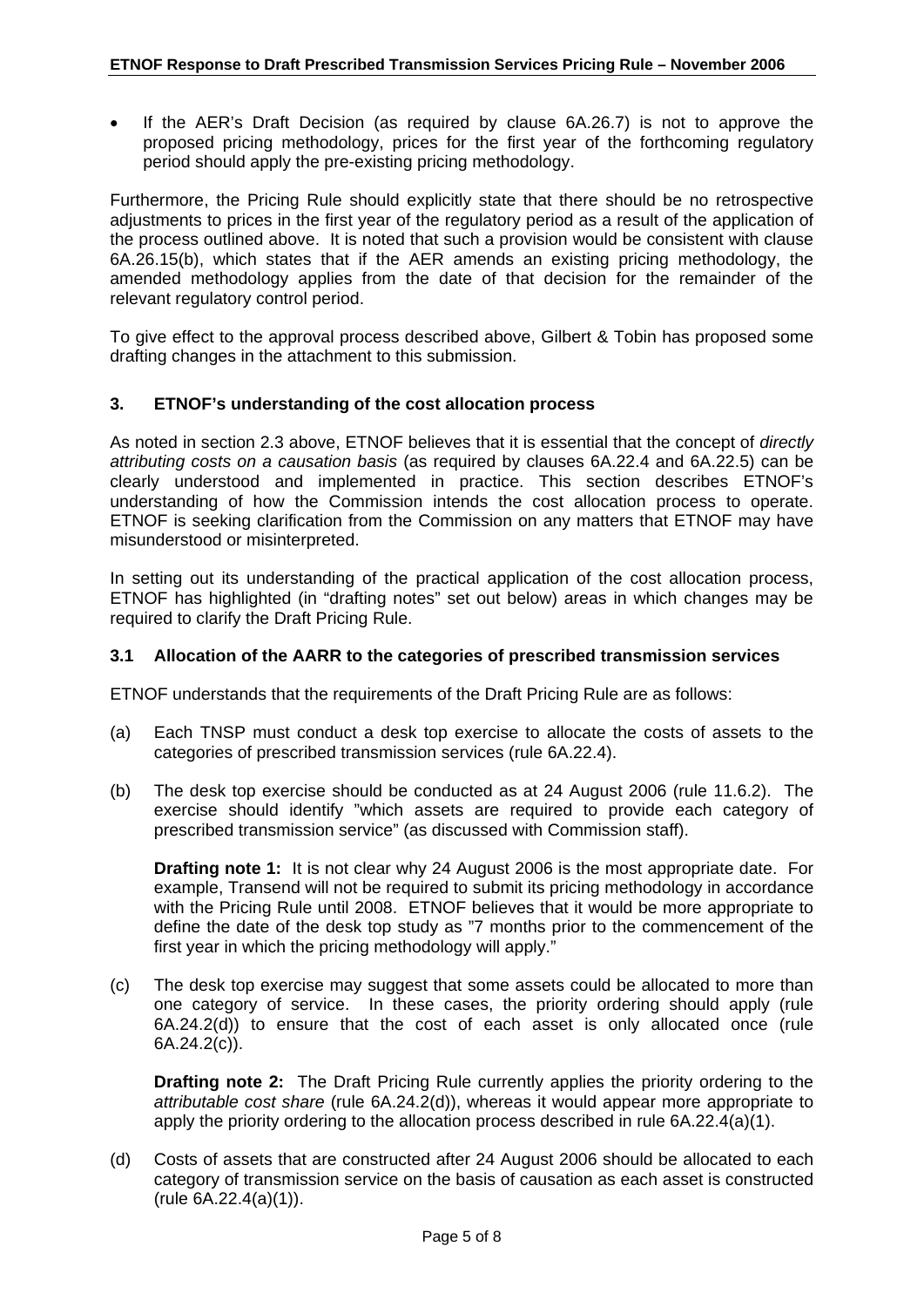- (e) Application of the causation principle implies that once an asset cost has been allocated to a particular service category its allocation is not revisited. The only exception is that assets may be reallocated from the *negotiated services* category to *prescribed services* in accordance with rule 6A.19.2(8).
- (f) The AARR (as adjusted in accordance with rule 6A.22.2) is allocated to each service category to reflect substantially the percentage of the total asset costs that is employed in the provision of that service (rule 6A.24.2).

#### **3.2 Allocation of the AARR to the connection services**

ETNOF understands that the requirements of the Draft Pricing Rule are as follows:

- (a) Where a connection agreement for entry services exists on or before 24 August 2006, and that connection agreement:
	- makes no provision as to the prices for those services; or
	- provides that prices for those services are to be calculated and determined in accordance with applicable pricing rules under the National Electricity Rules, as in force from time to time (or words to that effect), then

the connection price may be negotiated as if the service were a negotiated transmission service (rule 11.6.3(b)).

**Drafting note 3:** As noted in section 2.4 of this submission, ETNOF believes that this rule should also relate to exit services for directly connected customers. Gilbert & Tobin has proposed drafting changes in the attachment to this submission.

**Drafting note 4:** As noted in section 2.4 of this submission, if the price for connection services is to be negotiated, it seems reasonable that the allocation of the AARR to connection services should reflect the negotiated outcome. On this basis, ETNOF considers that that the rules should contain a provision that expressly provides for the allocation of the AARR to connection services to reflect the pricing outcomes negotiated. Gilbert & Tobin has proposed drafting changes in the attachment to this submission.

- (b) Exit services to directly connected customers and entry services entered into after 9 February 2006 would be classified as *negotiable services*, and therefore would not be subject to the Pricing Rule (in accordance with the definition of *negotiated transmission service* in the Transmission Revenue Rule and rule 11.6.11).
- (c) If transmission investment (including augmentation or asset replacement) at a connection point causes an existing connection agreement to be re-negotiated, then the services provided under the new connection agreement are to be classified as a *negotiable service* (rule 11.6.11 as discussed in the AEMC's Draft Pricing Determination page 48).

#### **3.3 Allocation of entry and exit ASRRs to transmission connection points**

ETNOF understands that the requirements of the Draft Pricing Rule are as follows:

(a) The allocation of the proportion of AARR that is attributed to entry and exit services (the ASRR for entry and exit services) must in turn be allocated to transmission connection points (rule 6A.24.3). This allocation is considered to be a reasonably straightforward task, and therefore a priority ordering arrangement akin to that set out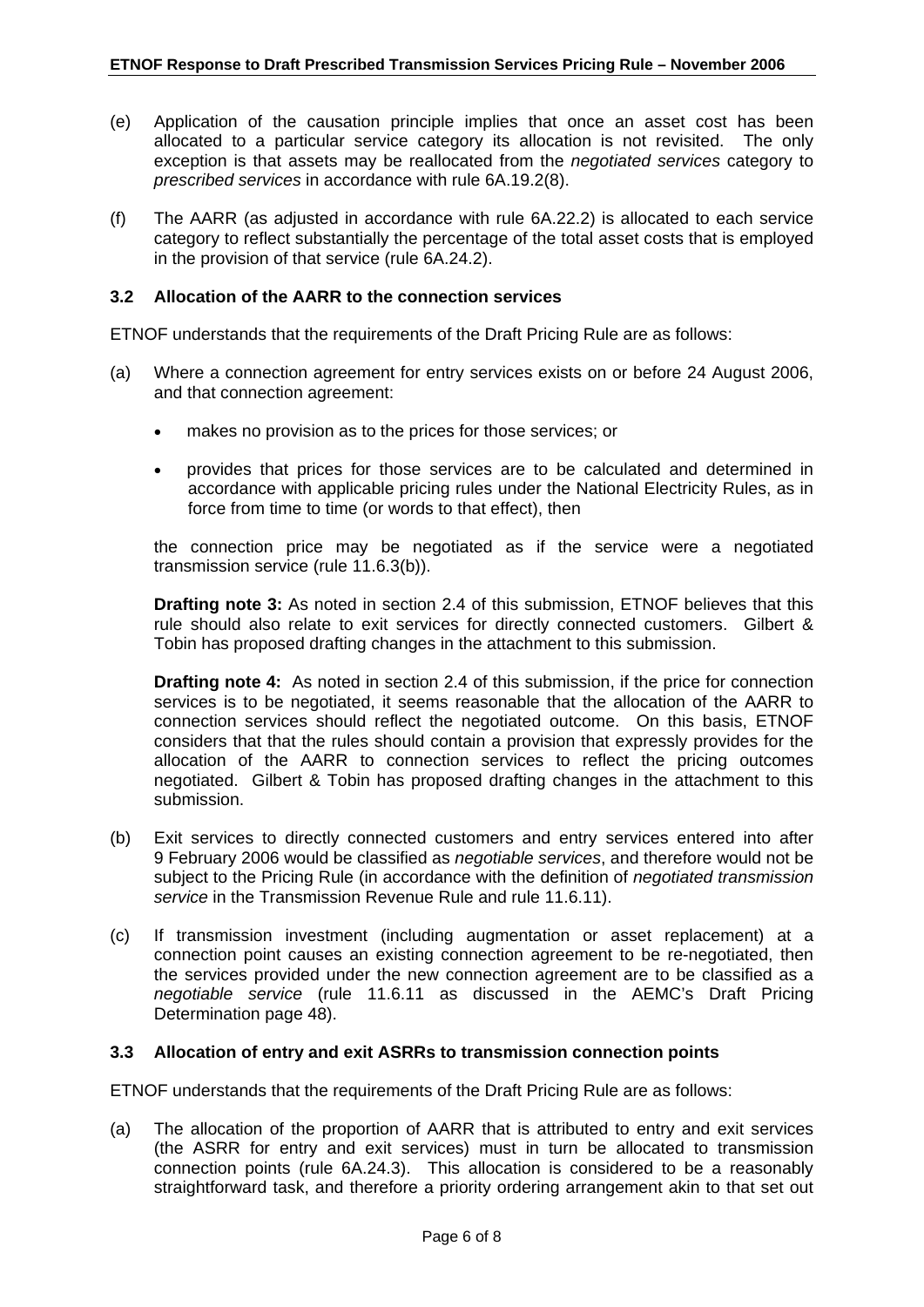<span id="page-6-0"></span>in rule 6A.24.2(d), is not required in relation to the allocation of ASRR to connection points.

- (b) The allocation of entry and exit ASRRs to transmission connection points does not require a consideration of which customers caused the connection asset to be constructed. Therefore, if a connection point is shared by two or more parties the pricing Rule does not require a TNSP to identify which party "caused" the connection asset to be constructed.
- (c) The Draft Pricing Rule specifies cost allocation as far as the connection point level, but it is silent on the allocation of costs between customers connected at a single connection point. This is a matter that may be addressed in each TNSP's pricing methodology.

#### **4. Other issues**

#### **4.1 Schedule 6A.4**

Schedule 6A.4 provides an overview of the CRNP and modified CRNP methodologies, and requires that the ASRR is allocated on basis of optimised replacement costs. To ensure consistency between Schedule 6A.4 and the definition of asset value employed in rules 6A.22.4 and 6A.22.5, any references to "optimised replacement cost" in Schedule 6A.4 should be changed to: "optimised replacement cost or costs that are referable to values contained in accounts of the Transmission Network Service Provider".

#### **4.2 Prudent Discounts**

Rule 11.6.11 is a transitional provision made following the AEMC's review of the transmission revenue provisions. Rule 11.6.11 provides as follows:

*"Subject to this rule 11.6, old Part F of Chapter 6 continues to apply for the duration of a current regulatory control period."* 

It would be desirable and consistent with the objective of investment certainty if draft Rule 6A.27, relating to prudent discounts commenced from 1 January 2007. There are considerable benefits to the framework that would apply to prudent discounts under the draft Rule that should be captured prior to that draft Rule applying to individual TNSPs as from their next regulatory period. As identified by the AEMC in the Draft Rule Determination, these benefits include:

*"…allowing (but not obliging) a TNSP to seek 'up-front' approval of a discount from the AER and for such an approval to remain effective for the duration of the TNSP's agreement with the relevant Transmission Customer; and* 

*providing a process to be followed by the AER in dealing with the up-front application for a prudent discount."[4](#page-6-0)*

It is also considered desirable that where the AER has made a draft decision in which it proposes to approve the pricing methodology submitted by the TNSP and, if at the time at which a transmission network customer approaches the TNSP for a prudent discount, the AER has not yet made a final decision approving or amending that methodology, the TNSP is able to enter into agreements for prudent discounts under draft Rule 6A.27.1 on the basis of that draft decision.

 $\frac{1}{4}$  Australian Energy Market Commission, *Draft Rule Determination – Draft National Electricity Amendment (Pricing of Prescribed Transmission Services) Rule 2006*, 19 October 2006, page 6.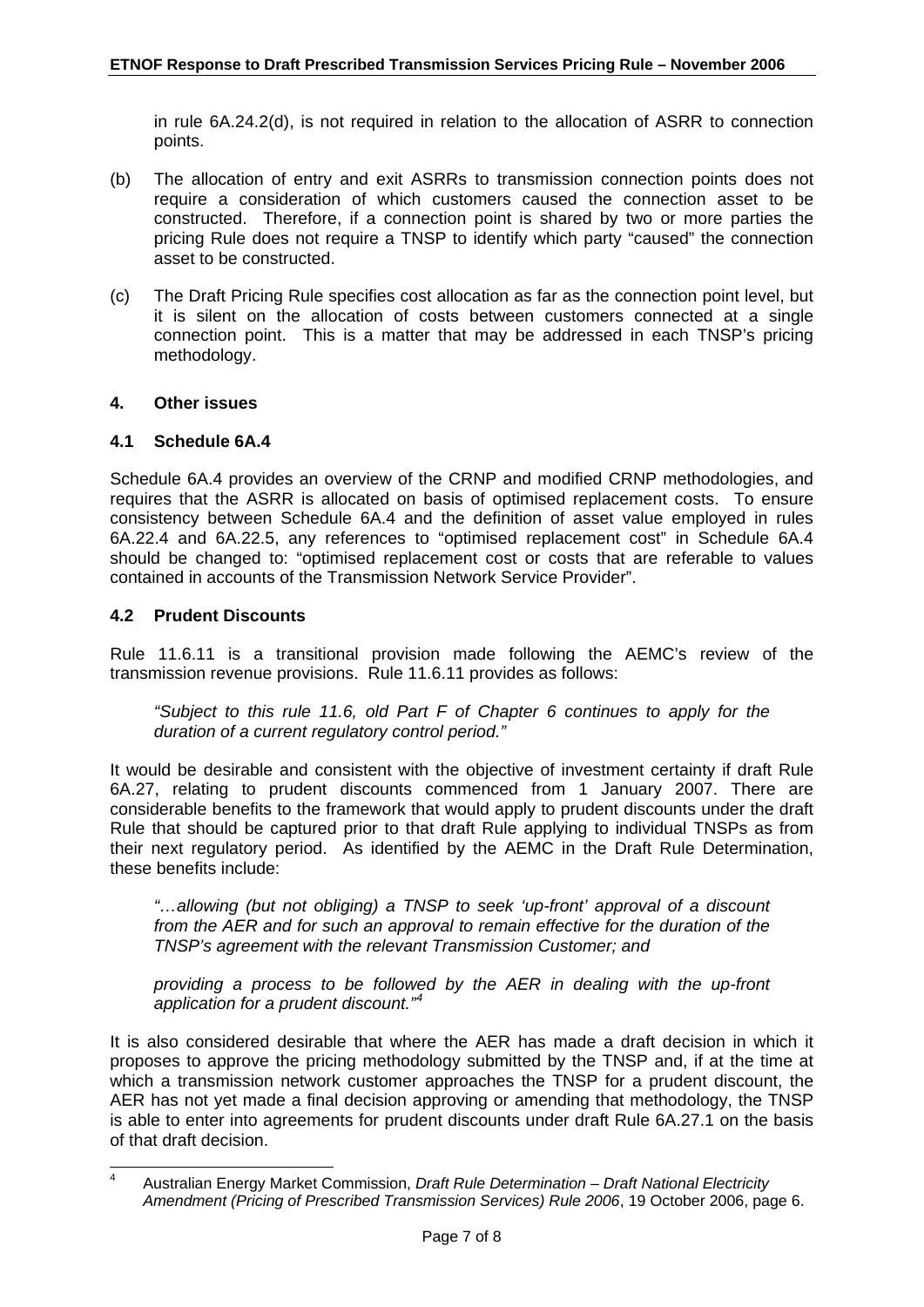Proposed drafting changes aimed at achieving these outcomes are set out in the attachment to this submission.

#### **4.3 Application of Rule 11.6.4 to Powerlink**

Powerlink is currently in the process of applying to the AER for an approved revenue cap for the period 1 July 2007 to 30 June 2012. As provided for in Rule 11.6.12, with a few exceptions, the old Chapter 6 continues to apply in respect of the AER setting the revenue cap for the regulatory control period of 1 July 2007 to 30 June 2012.

Draft Rule 11.6.4 provides as follows:

*"Subject to this rule 11.6, a Transmission Network Service Provider is not required to submit a proposed pricing methodology to the AER under the new*  Part J until a date that is 13 months before the expiry of a current regulatory *control period."* 

It would be desirable to make it explicit that, for the purposes of this Rule, Powerlink's "current *regulatory control period*" is taken to be the period 1 July 2007 to 30 June 2012. This is to reflect the fact that when the Rule commences, it will be within 13 months of the expiry of Powerlink's current regulatory period. Drafting amendments have been suggested in the attachment to deal with Powerlink's particular circumstances.

#### **5. Concluding comments**

Given the importance of the matters raised in this submission and the tight timeframe to which the AEMC is working, ETNOF believes that it is important for the Commission to work more directly with TNSPs to ensure that the Final Pricing Rule can be applied in practice. ETNOF would be pleased to discuss any of the issues raised in this submission with AEMC staff or commissioners, and would welcome the opportunity to review a further draft of the Pricing Rule.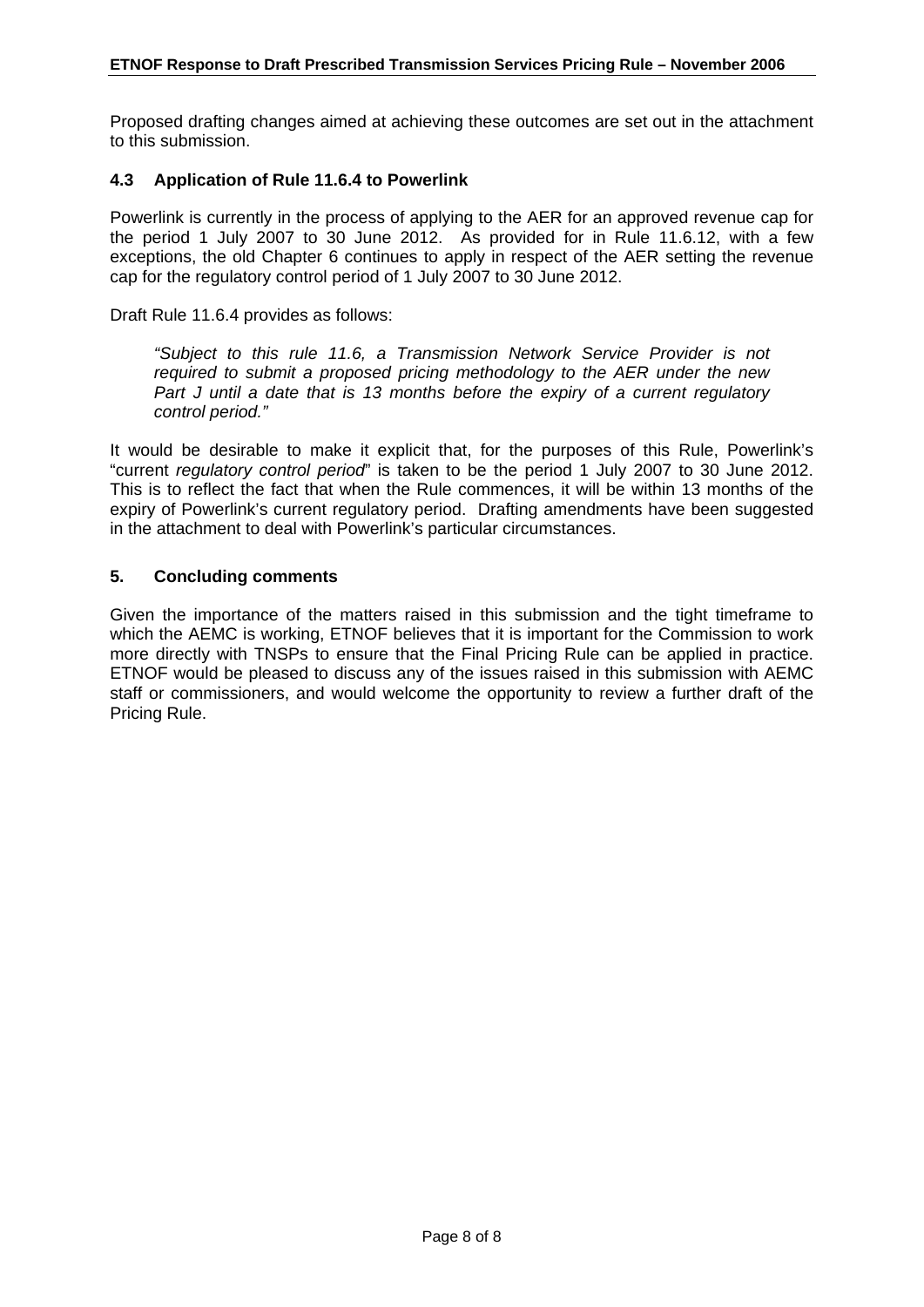## Memorandum



LAWYERS

#### **30 November 2006**

**To** ETNOF

**From** Gilbert + Tobin

**Matter No** 0100016

**Subject Draft National Electricity Amendment (Pricing of Prescribed Transmission Services) Rule 2006** 

Set out below is drafting for each of the issues identified in ETNOF's submission on the Draft National Electricity Amendment (Pricing of Prescribed Transmission Services) Rule 2006.

## **1 Principle that a TNSP should be able to recover all its AARR to mirror the existing principle that there should be no "double dipping" by TNSPs**

6A.22.1 Outline of Part J

(a) This Part J regulates the prices that may be charged by *Transmission Network Service Providers* for the provision of *prescribed transmission services* by establishing a series of prices that are designed to permit each *Transmission Network Service Provider* to earn the whole of its *aggregate annual revenue requirement* and only the amount of the *aggregate annual revenue requirement*.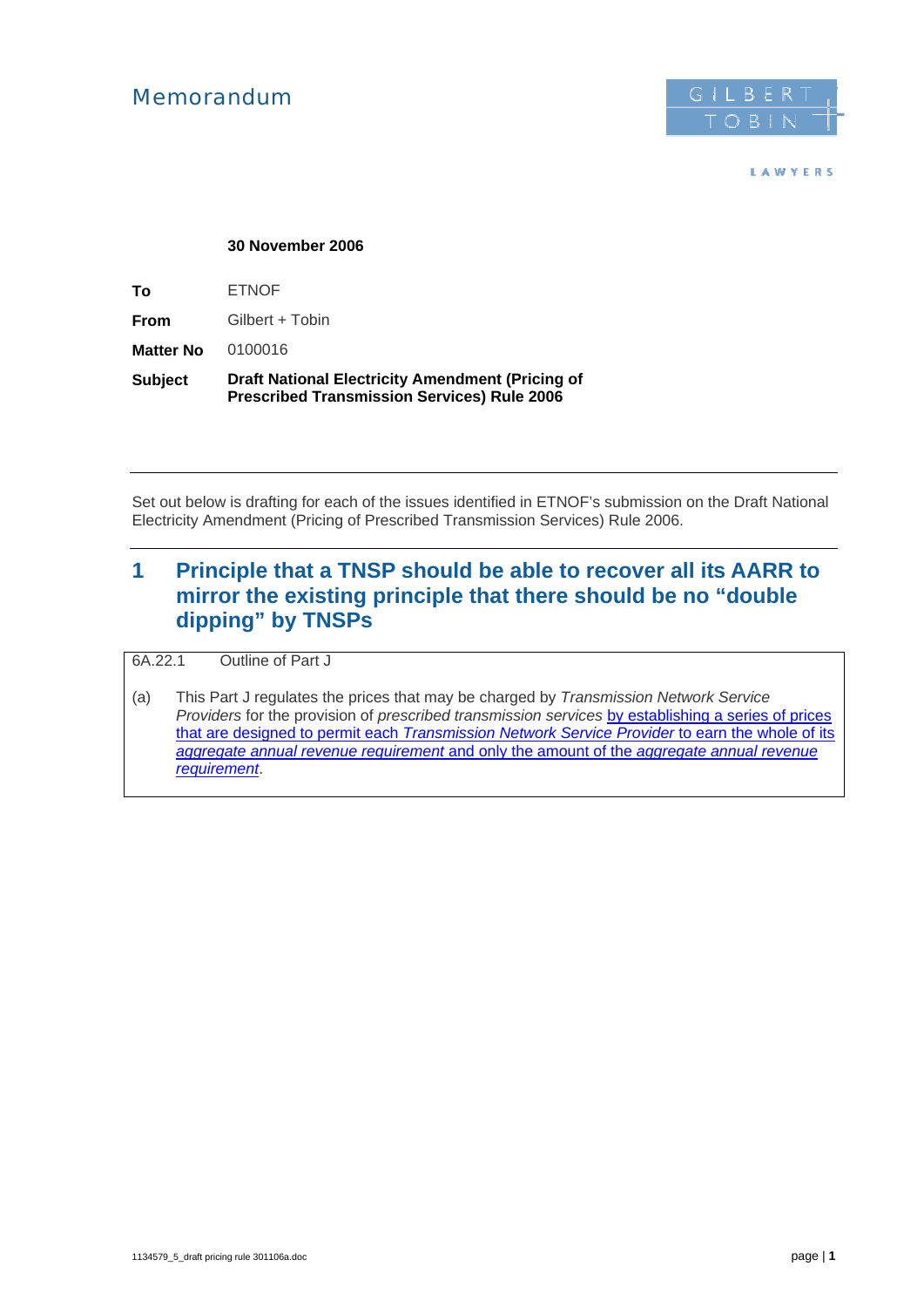#### **6A.24.2 Principles for the allocation of the AARR to categories of prescribed transmission services**

The *aggregate annual revenue requirement* (*AARR*) for *prescribed transmission services* provided by a *Transmission Network Service Provider* is to be allocated in accordance with the following principles:

- (a) The *AARR* for a *Transmission Network Service Provider* must be allocated to each *category of prescribed transmission services* in accordance with the *attributable cost share* for each such category of services. This allocation results in the *annual service revenue requirement* (*ASRR*) for that category of services.
- (b) This allocation results in the *annual service revenue requirement* (*ASRR*) for that category of services;
- (c) The allocation of the *AARR* must be such that:

(1) every portion of the *AARR* is allocated; and

(2) the same portion of the *AARR* is not allocated more than once.

- (d) Where, as a result of the application of the *attributable cost share*, a portion of the *AARR* would be attributable to more than one *category of prescribed transmission services*, that *attributable cost share* is to be adjusted and applied such that any costs of a *transmission system* asset or operating and maintenance cost that would otherwise be attributed to the provision of more than one *category of prescribed transmission services*, is allocated as follows:
	- (1) to the provision of *prescribed transmission use of system services*, but only to the extent of the *stand-alone amount* for those *categories of prescribed transmission services*; and
	- (2) if any portion of the costs of a *transmission system* asset is not allocated to prescribed transmission use of system services under subparagraph (1), that portion is to be allocated to *prescribed common transmission services*, but only to the extent of the *standalone amount* for that *category of prescribed transmission services*.; and
- (d3) Iif any potion of the costs of a *transmission system* asset is not otherwise attributed to *prescribed transmission services* under subparagraphs (1) and (2)this rule 6A.24.2, that portion is to be attributed allocated to *prescribed transmission use of system services –* non-locational component*prescribed entry services* and *prescribed exit services.*

## **2 Reducing the circularity in the definition of AARR and the maximum allowed revenue**

6A.3.1 The revenue that a Transmission Network Service Provider may earn in any regulatory year of a regulatory control period from the provision of prescribed transmission services is the maximum allowed revenue subject to any adjustments referred to in clause 6A.3.2, and is to be determined in accordance with: (1A) the *post-tax revenue model*, such that the sum of the *maximum allowed revenues* for each *regulatory year* of a *regulatory control period* is equal to the *total revenue cap*; (1) the revenue determination forming part of the applicable transmission determination; and (2) the provisions of this Part C.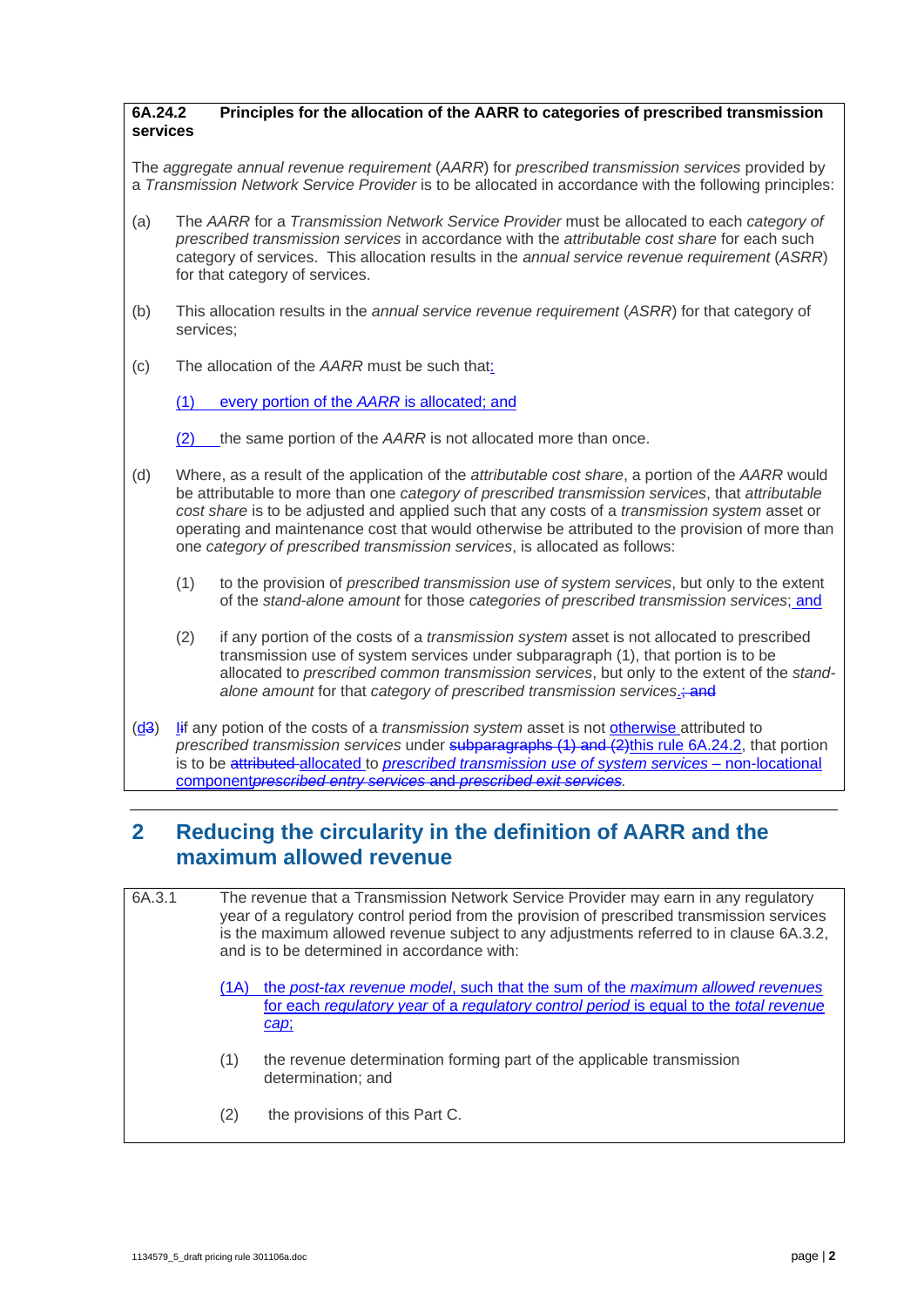## **3 Side constraints**

(f) Prices for recovering the locational component of the *ASRR* for the provision of *prescribed transmission use of system services*: (1) must not change by more than 2 per cent per annum compared with the load weighted average price for this component for the relevant *region* unless, since the last time prices were set, the *load* at the *connection point* has increased and in connection with that increase the *User* requested a renegotiation of its *connection agreement* with the *Transmission Network Service Provider* in which case the increase may exceed 2 per cent per annum; and  $(2)$  if, in the case of a rise in price, the operation of sub-rule  $(f)(i)$  would otherwise result in part of the locational component of the *ASRR* not being recovered in charges for *prescribed transmission use of system services*, the shortfall may be recovered through adjusting upward the charges that would otherwise apply in respect of the non-locational component of the *prescribed transmission use of system services*; and (3) if, in the case of a fall in price, the operation of sub-rule  $(f)(i)$  would otherwise result in an double-recovery of the locational component of the *ASRR* through charges for *prescribed transmission use of system services*, the over-recovery must be offset by adjusting downward the charges that would otherwise apply in respect of the non-locational component of the *prescribed transmission use of system services*.

## **4 Where a pricing methodology has not yet been approved by the AER but the TNSP is required to generate prices**

#### $(e)$  If:

- (1) a *Transmission Network Service Provider* has submitted to the *AER* a proposed *pricing methodology* under rule 6A.26.2, 6A.26.4 or 6A.26.8; and
- (2) by the time that the *Transmission Network Service Provider* is reasonably required to commence the process of setting prices, the *AER* has not yet made a final decision approving or amending that methodology,

then:

- (3) the *Transmission Network Service Provider* must set its prices with the references in subrule 6A.23(b) to the *pricing methodology* approved by the *AER* taken to be a reference to the following:
	- A. if the *AER* has made a draft decision in which it proposes to approve the *pricing methodology* then that proposed *pricing methodology*;
	- B. if sub-paragraph A. does not apply, the *pricing methodology* most recently approved for that *Transmission Network Service Provider* prior to the proposed *pricing methodology* referred to in sub-paragraph (e) then that previously approved *pricing methodology*; and

#### C. if sub-paragraph A does not apply and there is not a previously approved *pricing methodology* for that *Transmission Network Service Provider* then the previous method used by the *Transmission Network Service Provider* to establish prices (even if that be a method which pre-dates the adoption of this Rule) must be used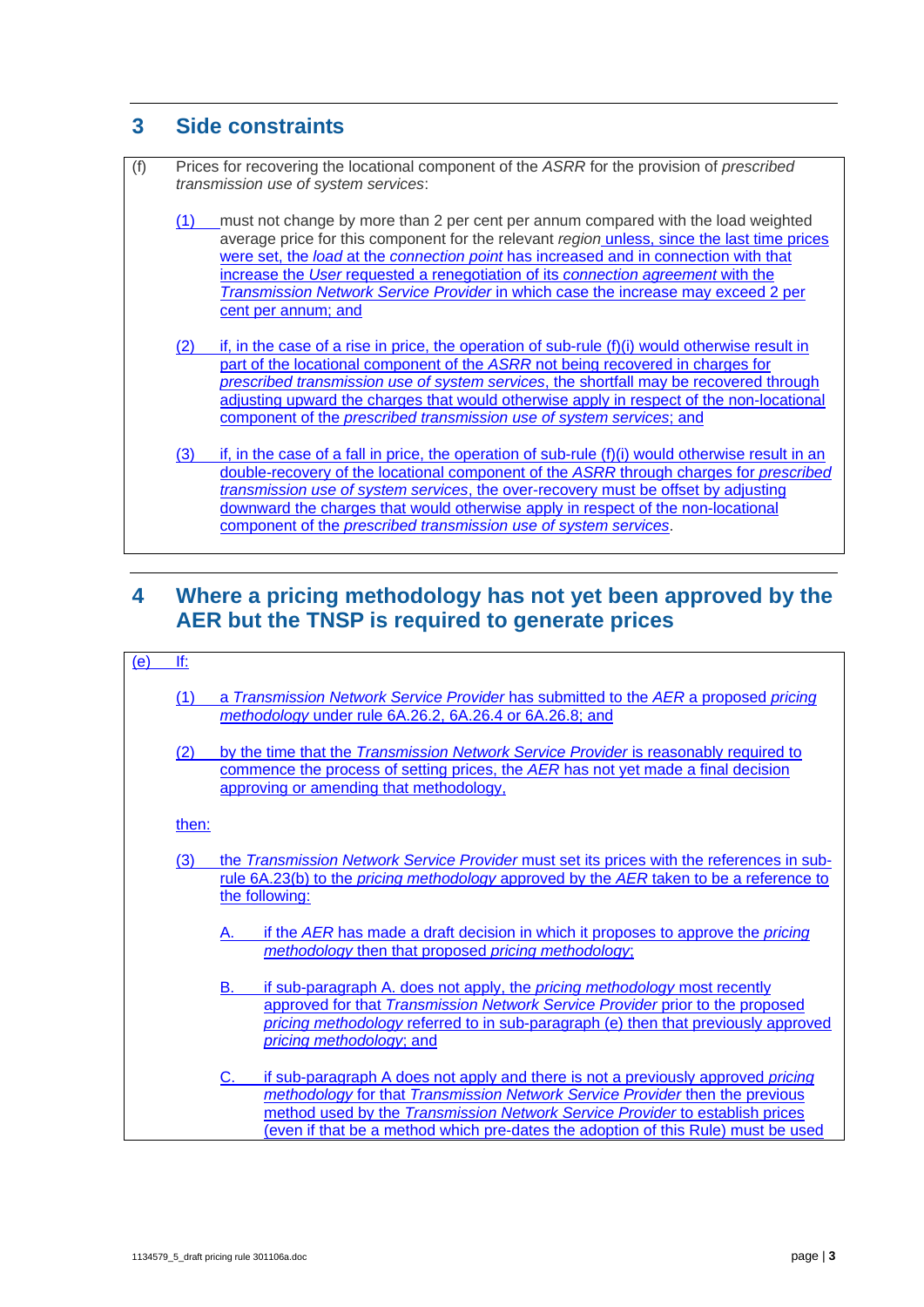#### in place of a *pricing methodology*; and

#### (4) at no time is a *Transmission Network Service Provider* (even after the AER has approved a *pricing methodology*) required to adjust, reverse or recompense any amounts to transmission users or their customers in connection with charges for services established pursuant to this paragraph (e).

## **5 Facilitating the effective coordinating TNSP role**

(e) Each *Transmission Network Service Provider* within a *region* must promptly provide any information reasonably requested by that *region's Co-ordinating Network Service Provider* to enable it to perform the co-ordination function.

(f) Unless the *Co-ordinating Network Service Provider* has undertaken the co-ordination function in bad faith or recklessly, no claim may be made against it in connection with the performance of that function.

## **6 Catering for the existence of MNSPs in the pricing rule**

**6.A.24.3 Principles for the allocation of the ASRR for transmission network connection points** 

The *annual service revenue requirement* for a *Transmission Network Service Provider* for each *category of prescribed transmission services* is to be allocated to each *transmission network connection point* in accordance with the following principles:

- (a) The whole of the *ASSR* for prescribed *entry services* is to be allocated to a *transmission network connection point* of a *Generator*-in accordance with the *attributable connection point cost share* for *prescribed entry services* that are provided by the *Transmission Network Service Provider* at that *connection point*.
- (b) The whole of the ASRR for prescribed exit services is to be allocated to *transmission network connection points* of *Transmission Customers* in accordance with the *attributable connection point costs share* for *prescribed exit services* that are provided by the *Transmission Network Service Provider* at that *connection point*.

## **7 Reform of prudent discounts provisions to commence immediately upon commencement of the Rule**

| Amendment to 6A.27.1:                                                                                                                                                                                                                           |  |  |
|-------------------------------------------------------------------------------------------------------------------------------------------------------------------------------------------------------------------------------------------------|--|--|
| 6A.27.1                                                                                                                                                                                                                                         |  |  |
| $$ (g) If:                                                                                                                                                                                                                                      |  |  |
| a Transmission Network Service Provider has submitted to the AER a proposed<br>pricing methodology under rule 6A.26.2, 6A.26.4 or 6A.26.8; and                                                                                                  |  |  |
| a Transmission Network Customer approaches the Transmission Network Service<br>(2)<br>Provider seeking a discount for prescribed transmission services and at this time<br>the AER has not yet made a final decision approving or amending that |  |  |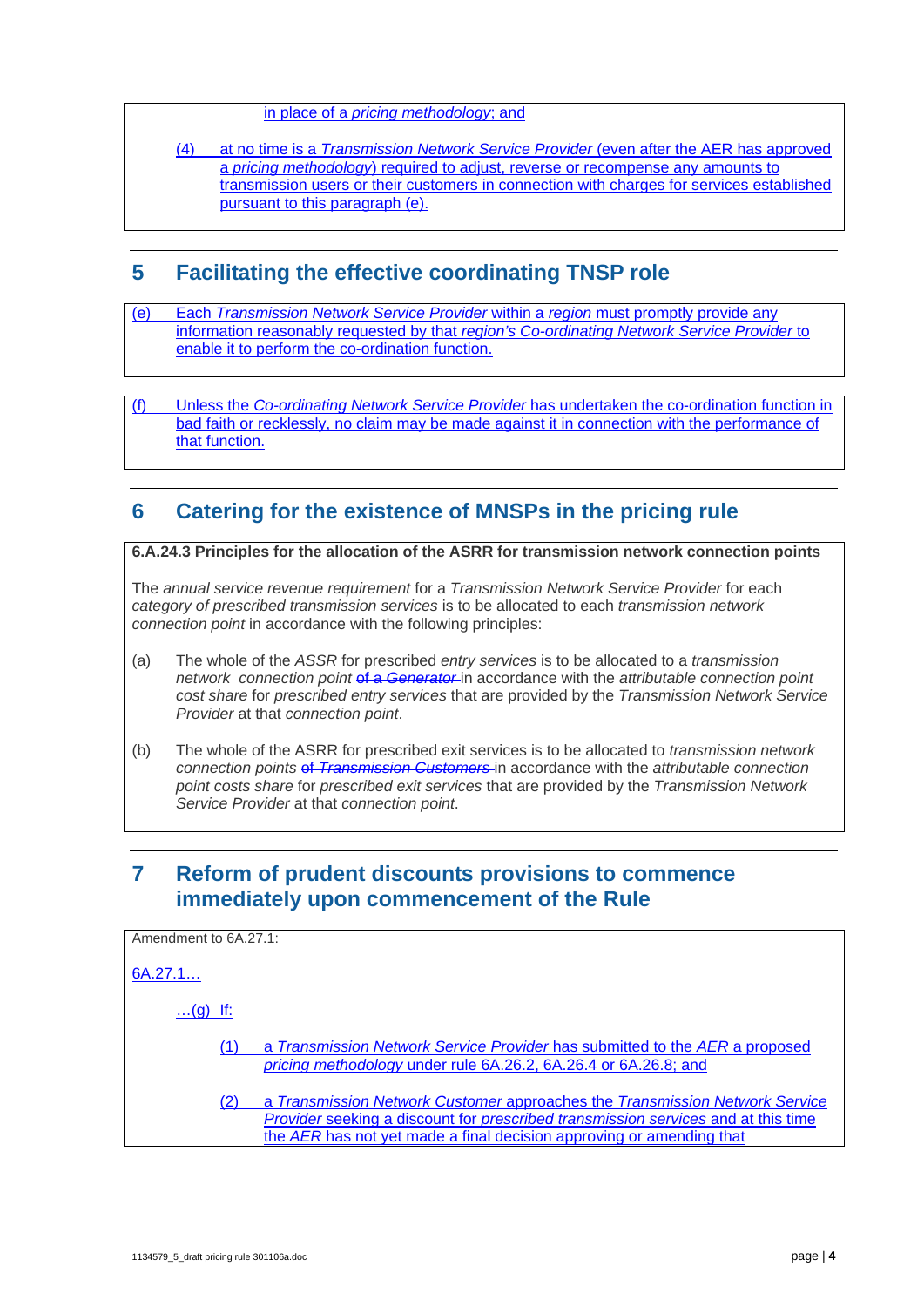|                                            | methodology,                                                                                                                                                                                                                                                                                                                                                                                         |  |  |
|--------------------------------------------|------------------------------------------------------------------------------------------------------------------------------------------------------------------------------------------------------------------------------------------------------------------------------------------------------------------------------------------------------------------------------------------------------|--|--|
|                                            |                                                                                                                                                                                                                                                                                                                                                                                                      |  |  |
| then:                                      |                                                                                                                                                                                                                                                                                                                                                                                                      |  |  |
| (3)                                        | the Transmission Network Service Provider may enter into agreements for prudent<br>discounts for prescribed transmission services with the references in paragraphs<br>(a), (b), (c) and (f) to a <i>pricing methodology</i> approved by the AER taken to be a<br>reference to the following:                                                                                                        |  |  |
|                                            | if the AER has made a draft decision in which it proposes to approve the<br>А.<br>pricing methodology then that proposed pricing methodology;                                                                                                                                                                                                                                                        |  |  |
|                                            | if sub-paragraph A does not apply, the pricing methodology most recently<br>B.<br>approved for that Transmission Network Service Provider prior to the<br>proposed pricing methodology referred to in this paragraph (g) then that<br>previously approved pricing methodology; and                                                                                                                   |  |  |
|                                            | if sub-paragraph A does not apply and there is not a previously approved<br>C.<br>pricing methodology for that Transmission Network Service Provider then the<br>previous method used by the Transmission Network Service Provider to offer<br>prudent discounts (even if that be a method which pre-dates the adoption of<br>this Rule) must be used in place of a <i>pricing methodology</i> ; and |  |  |
| (4)                                        | at no time is a Transmission Network Service Provider (even after the AER has<br>approved a pricing methodology) required to adjust, reverse or recompense any<br>amounts to transmission users or their customers in connection with charges for<br>services established pursuant to this paragraph (g).                                                                                            |  |  |
| Transitional arrangement for Rule 6A.27.1: |                                                                                                                                                                                                                                                                                                                                                                                                      |  |  |
| 11.6.X                                     | <b>Prudent discounts</b>                                                                                                                                                                                                                                                                                                                                                                             |  |  |
| <u>(a)</u>                                 | Notwithstanding rule 11.6.4, Rule 6A.27 will have effect from 1 January 2007.                                                                                                                                                                                                                                                                                                                        |  |  |
|                                            | [Note in the above provision, the numbering is confusing this refers to cl 11.6.4 of<br>the Revenue Rules titled "Old Part F of Chapter 6.]                                                                                                                                                                                                                                                          |  |  |
| (b)                                        | For the avoidance of doubt, a Transmission Network Service Provider may make<br>an application to the AER for approval of proposed prudent discount amounts<br>under Rule 6A.27.2, and the AER must make a determination under paragraphs<br>(d) or (e) of Rule 6A.27.2 notwithstanding that the Transmission Network Service<br>Provider may not have a pricing methodology.                        |  |  |

## **8 Powerlink transitional**

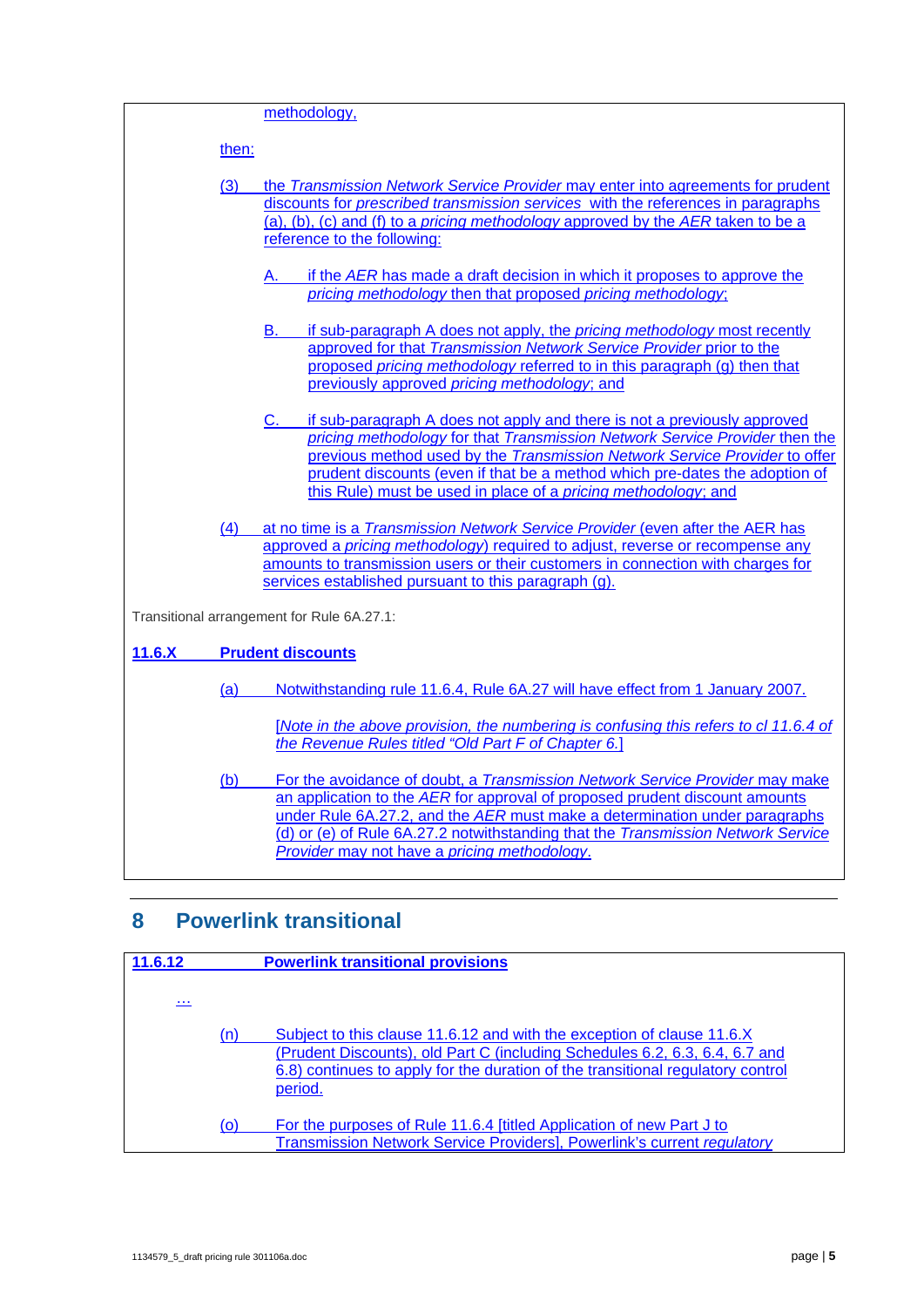#### *control period* is the transitional regulatory control period.

## **9 Other minor drafting clarifications**

(2) operating and maintenance costs expected to be incurred in the provisions of *prescribed common transmission services*.

For the purposes of this Park J, the annual service revenue requirement (ASRR) for each category of *prescribed transmission* for each a *Transmission Network Service Provider* is the portion of the AARR for prescribed transmission services provided by a Transmission Network Service Provider that is allocated to each that category of prescribed transmission services for that provider and that is calculated by multiplying the AARR by the attributable cost share for that category of services in accordance with the principles in clause 6A.24.2.

- (ii) the information contained in or accompanying the revised proposed pricing methodology differs in a material relevant respect from that contained in or accompanying the previous proposed methodology;
- (g) A *Transmission Network Service Provider* must provide the *AER* with such information as the *AER* reasonably requires for the purpose of making a determination under paragraph (d) within the time specified by the *AER* in a notice provided to the provider by the *AER* for that purpose.

**11.6.3 Prices for prescribed entry services and relevant prescribed exit services under existing agreements** 

- (a) For the purposes of this Rule 11.6.3, "relevant *prescribed exit services*" are prescribed exist services other than *connection services* that are provided by one Network Service Provider to another Network Service Provider to connect their networks where neither of the Network Service Providers is a Market Network Service Provider.
- (ba) This clause 11.6.3 applies to the calculation and determination of prices for transitioned *prescribed entry services* and relevant *prescribed exit services,* where a transitioned *connection agreement:* 
	- (1) makes no provision as to the prices for those services;
	- (2) provides that prices for those services are to be calculated and determined in accordance with applicable pricing rules under the National Electricity Rules, as in force from time to time (or words to that effect).
- (cb) Transitioned *prescribed entry services* and relevant *prescribed exit services* may be treated as *negotiated transmission services* for the purpose only of calculating and determining prices for those services, and the rules for calculating and determining prices for those services, and the rules for calculating and determining prices for *negotiated transmission services* in Part D of Chapter 6A may be applied to transitioned *prescribed entry services* and relevant *prescribed exit services* for that purpose.
- (c) Transitioned prescribed entry services may be treated as negotiated transmissions services for the purposes of cost allocation under Part G.
- (d) For the avoidance of doubt, nothing in this clause 11.6.3 alters the status of transitioned *prescribed entry services* or relevant *prescribed exit services* as *prescribed transmission*